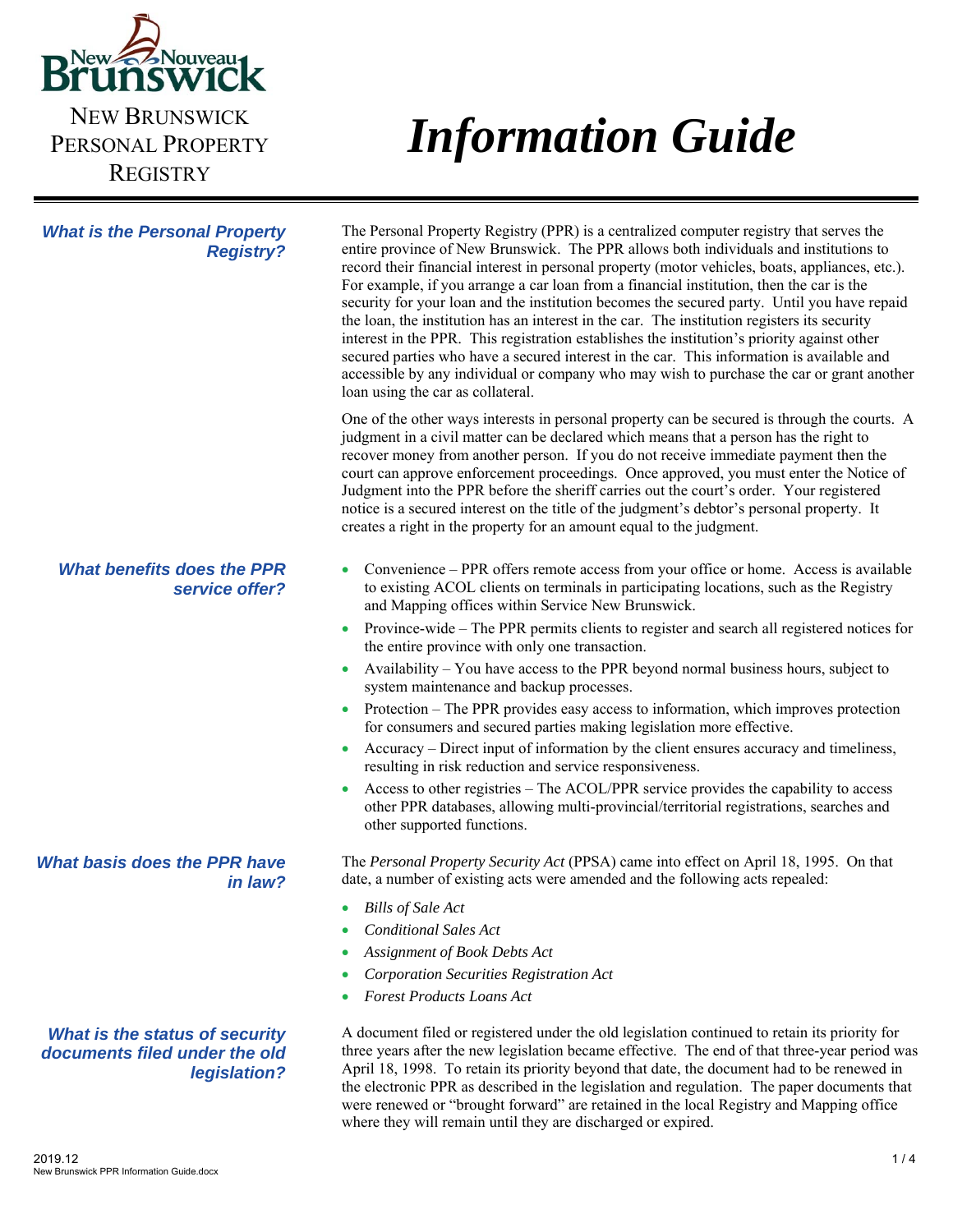| <b>How does the PPR work?</b>                                               | The PPR is a notice-based system. Secured parties or their agents are responsible for<br>entering accurate and timely information in the PPR upon registration. Registry office staff<br>is not permitted to register information on behalf of the client. You are recommended to<br>contact a New Brunswick Personal Property Registry Service Provider (as detailed at<br>https://www2.snb.ca/content/snb/en/sites/personal.html) for further assistance. Upon<br>registration, a verification statement is available to the registrant confirming the details of<br>the security interest. Changes to the registration information produce a notice of change<br>report that is distributed electronically or by mail to all secured parties as addressed in the<br>registration. The legislation stipulates secured parties are required, for a fee, to make a copy<br>of the security agreement available to those entitled to receive or inspect them. |
|-----------------------------------------------------------------------------|--------------------------------------------------------------------------------------------------------------------------------------------------------------------------------------------------------------------------------------------------------------------------------------------------------------------------------------------------------------------------------------------------------------------------------------------------------------------------------------------------------------------------------------------------------------------------------------------------------------------------------------------------------------------------------------------------------------------------------------------------------------------------------------------------------------------------------------------------------------------------------------------------------------------------------------------------------------|
| <b>What are some of the Personal</b><br><b>Property Registry functions?</b> | The PPR provides the following functions: enter, amend, renew, re-register, and discharge<br>registrations; globally change registrations for a secured party; search the PPR database by<br>individual debtor name, enterprise debtor name, serial number, or registration number, and<br>perform a variety of administrative functions such as create a secured party number, create<br>and modify client information.                                                                                                                                                                                                                                                                                                                                                                                                                                                                                                                                     |
|                                                                             | For large-volume users, the capability exists to submit a batch file consisting of multiple<br>registrations, changes, and searches.                                                                                                                                                                                                                                                                                                                                                                                                                                                                                                                                                                                                                                                                                                                                                                                                                         |
| <b>What types of registrations are</b><br>available?                        | The PPR accepts six types of registrations:<br><b>PPSA Financing Statement</b><br>$\bullet$<br>Enforcement of Money Judgments Act Notice of Judgment<br>$\bullet$<br>Enforcement of Money Judgments Act Notice of Claim<br>$\bullet$<br>Notice of Appointment of Receiver<br>۰                                                                                                                                                                                                                                                                                                                                                                                                                                                                                                                                                                                                                                                                               |
|                                                                             | Marital Property Act Household Goods Order Lien<br>$\bullet$<br>Employment Standards Act Employees' Lien<br>Note: Beginning December 1, 2019, registration types formerly known as Creditors Relief<br>Act Notice of Claim and Creditors Relief Act Notice of Judgment are renamed Enforcement<br>of Money Judgments Act Notice of Claim and Enforcement of Money Judgments Act Notice<br>of Judgment, respectively.                                                                                                                                                                                                                                                                                                                                                                                                                                                                                                                                         |
| Is the PPR "user friendly"?                                                 | The PPR, available through ACOL*, is designed for simplicity. The browser-based<br>graphical user interface uses online forms available through the Internet. Context-sensitive<br>help is available to save time in learning and using the system.                                                                                                                                                                                                                                                                                                                                                                                                                                                                                                                                                                                                                                                                                                          |
| Is the information secure?                                                  | User IDs and passwords identify who has entered registrations or changes to registrations.                                                                                                                                                                                                                                                                                                                                                                                                                                                                                                                                                                                                                                                                                                                                                                                                                                                                   |

The PPR automatically requires changes to passwords on a regular basis. Information

registered in the PPR is backed up and stored at alternative locations.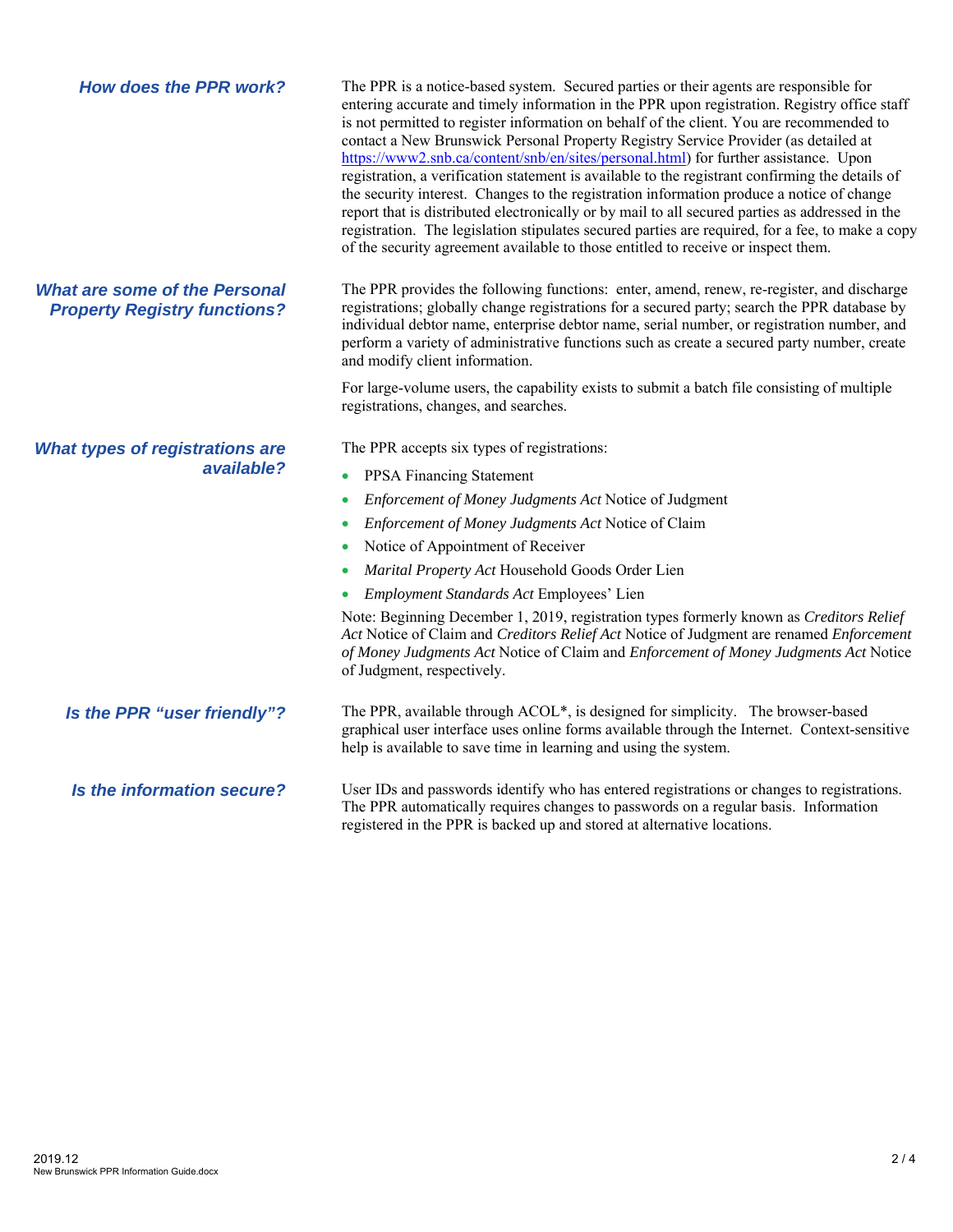### *What do I need to connect to the PPR?*

PPRS is accessible at https://pprs.acol.ca/index.do.

Clients can connect remotely to the PPR from their home or business using their personal computer or access the PPR by using personal computers that are located at the Land Registration Offices throughout the province. In order to connect remotely to the PPR, your personal computer must have an Internet connection and must be configured to include the following:

- A supported Internet web browser:
	- o We recommend and support the most current versions of Microsoft Internet Explorer. Other browsers may also work.
	- o Your browser must support TLS (manual configuration may be required for some browsers).
	- o JavaScript must be enabled within your browser
	- o Cookies must be enabled within your browser
	- o Your browser must be configured to use pop-ups
- A Portable Document Format (PDF) reader, for example: Adobe Reader®.

*What is ACOL?* ACOL is an online information service that provides electronic access to a variety of government information that is maintained by the four provincial governments of Atlantic Canada, and provides services to the jurisdictions of Nunavut, Northwest Territories, and Yukon. It utilizes the latest electronic commerce technology adhering to stringent standards for security and confidentiality. It offers a convenient, single-point of access to public information from your remote personal computer or the client-activated workstations located in participating government departments.

> This service is managed by Unisys Canada Inc. within a public/private partnership with the governments of New Brunswick, Newfoundland and Labrador, Nova Scotia, and Prince Edward Island. It is based on a multi-year contract that was signed by the four premiers on May 10, 1996.

> For more information about ACOL, including equipment requirements, obtaining an ACOL account, payment arrangements, and ACOL service availability, please refer to the ACOL Information Guide and the ACOL web site at https://www.acol.ca/.

The ACOL service provides access to the PPR in New Brunswick, Nova Scotia, Prince Edward Island, Newfoundland and Labrador, Nunavut, Northwest Territories, and Yukon. This capability offers clients with appropriate access privileges the ability to carry out business functions such as registrations, searches and changes in several jurisdictions. This multi-jurisdictional capability provides a uniform approach resulting in higher levels of service and better business practices.

For remote access to the ACOL PPR service, you require an ACOL account with PPR access privileges. To acquire an account, complete all client application documents provided in the ACOL Information Kit. This kit can be obtained online at https://www.acol.ca or from the Client Support Centre. Return the completed ACOL Client Application and Financial Agreement with initial fees to Unisys for processing.

Once your application has been received, Unisys creates an ACOL client account and user IDs with PPR access privileges for those individuals you have identified on your client application. Each client will receive the ACOL Welcome Package that includes a welcome letter with your user IDs and temporary passwords to access the system.

Connecting to the PPR is a simple as pointing your browser to the designated URL. Telephone support is available from the Client Support Centre to help diagnose technical problems. Online help is available from within the PPR web site.

Existing ACOL clients who do not yet have access to the NB PPR must complete the Addendum to Client Application form available online or from the Client Support Centre.

# *Can I access the PPR in other jurisdictions?*

*How do I register for ACOL PPR access?*